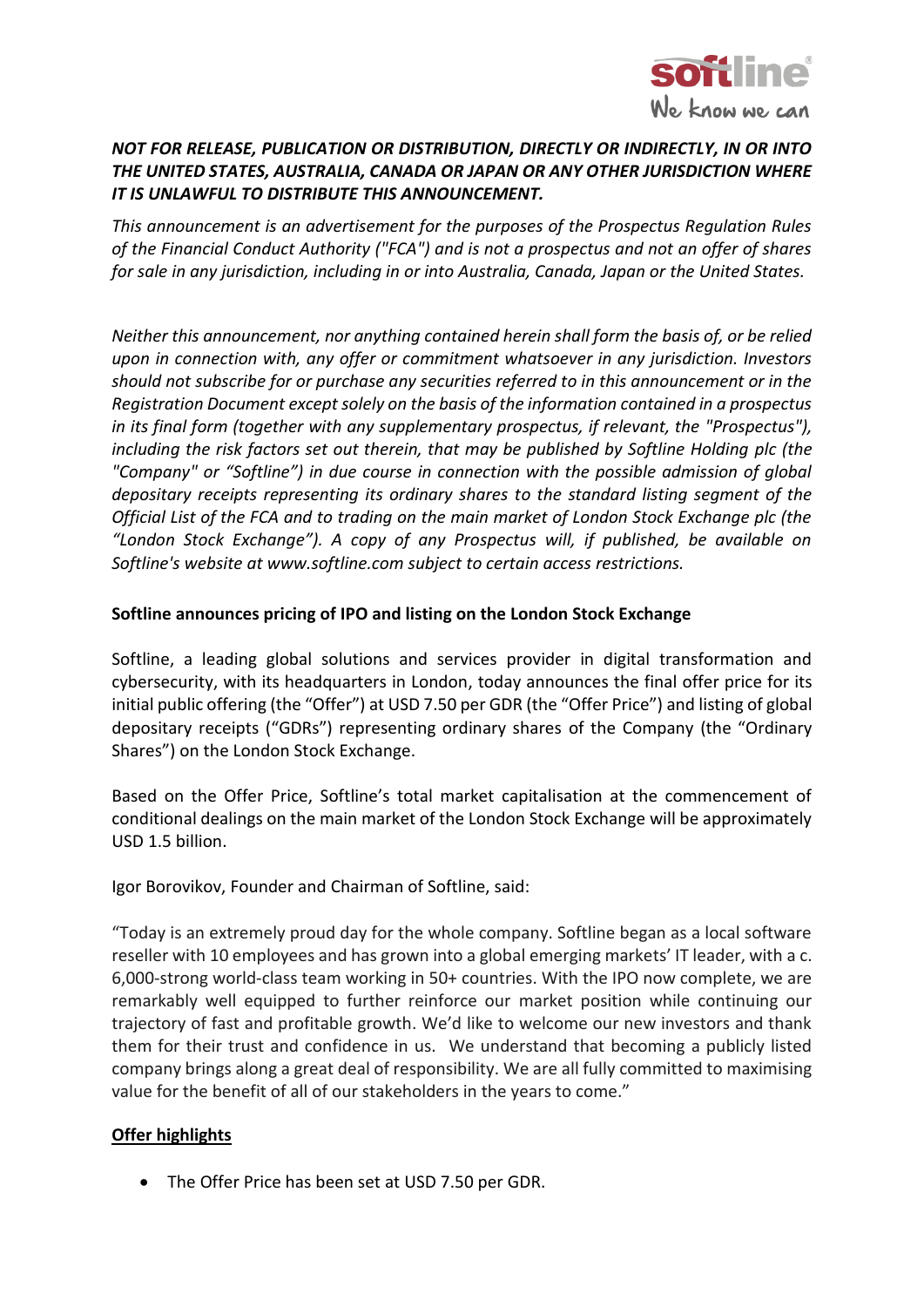

We know we can

- The Offer consists of 53,333,334 GDRs representing newly issued Ordinary Shares to be issued by the Company, raising gross proceeds of USD 400.0 million to fund acquisitions in accordance with the Group's M&A strategy, future organic and inorganic investments and for general corporate purposes.
- In addition, up to 8,000,000 GDRs representing existing Ordinary Shares in the Company are being made available by certain existing shareholders of Softline (together, the "Over-allotment Shareholders") pursuant to the over-allotment option. The Over-allotment Shareholders comprise (i) Softline Group Inc (beneficially owned by Igor Borovikov); (ii) Da Vinci Private Equity Fund II L.P; (iii) Investment Partnership Da Vinci Pre-IPO Fund; and (iv) Zubr Capital Fund I LP.
- The GDRs will be admitted to the standard listing segment of the Official List of the FCA and to trading on the main market for listed securities of the London Stock Exchange, with a secondary listing on Moscow Exchange (together, "Admission").
- Immediately following Admission, the Company's issued ordinary share capital will be 183,692,834 Ordinary Shares.
- Softline's total market capitalisation at the commencement of conditional dealings on the main market for listed securities of the London Stock Exchange will be approximately USD 1.5 billion based on the Offer Price (on a fully diluted basis including outstanding options).
- Conditional dealings in Softline's GDRs are expected to commence on the London Stock Exchange at 8:00 a.m. (London time) on 27th October 2021 under the ticker "SFTL".
- Moscow Exchange approved the inclusion of the GDRs in the Level 1 segment of its quotation list on 8th October 2021. Trading in the GDRs on the Moscow Exchange under the ticker "SFTL" is expected to commence on or around 1st November 2021.
- In connection with the Offer, each of the Company, the Over-allotment Shareholders, senior management of the Group and certain other shareholders of the Company are expected to agree to lock-up arrangements restricting the disposal of the Company's securities for a period of 180 days (in the case of the Company, the Over-allotment Shareholders and certain other shareholders of the Company) and 360 days (in the case of the senior management of the Group) from the date of Admission.
- Credit Suisse, J.P. Morgan and VTB Capital acted as Joint Global Coordinators and Joint Bookrunners. Alfa Capital Markets, Citigroup, Gazprombank and Sber CIB acted as Joint Bookrunners.

## **Media enquiries**

**EM** (communications advisor to Softline) Tom Blackwell Jamie Hyman Eloise Melville [blackwell@em-comms.com](mailto:blackwell@em-comms.com) [hyman@em-comms.com](mailto:hyman@em-comms.com) [melville@em-comms.com](mailto:melville@em-comms.com) +7 919 102 9064 +44 7985 159 862 +7 915 346 7543

#### **Softline**

Rocio Herraiz Nikolay Sudarikov Head of Global PR Head of Global IR [Rocio.herraiz@softline.com](mailto:Rocio.herraiz@softline.com) [nikolay.sudarikov@softline.com](mailto:nikolay.sudarikov@softline.com)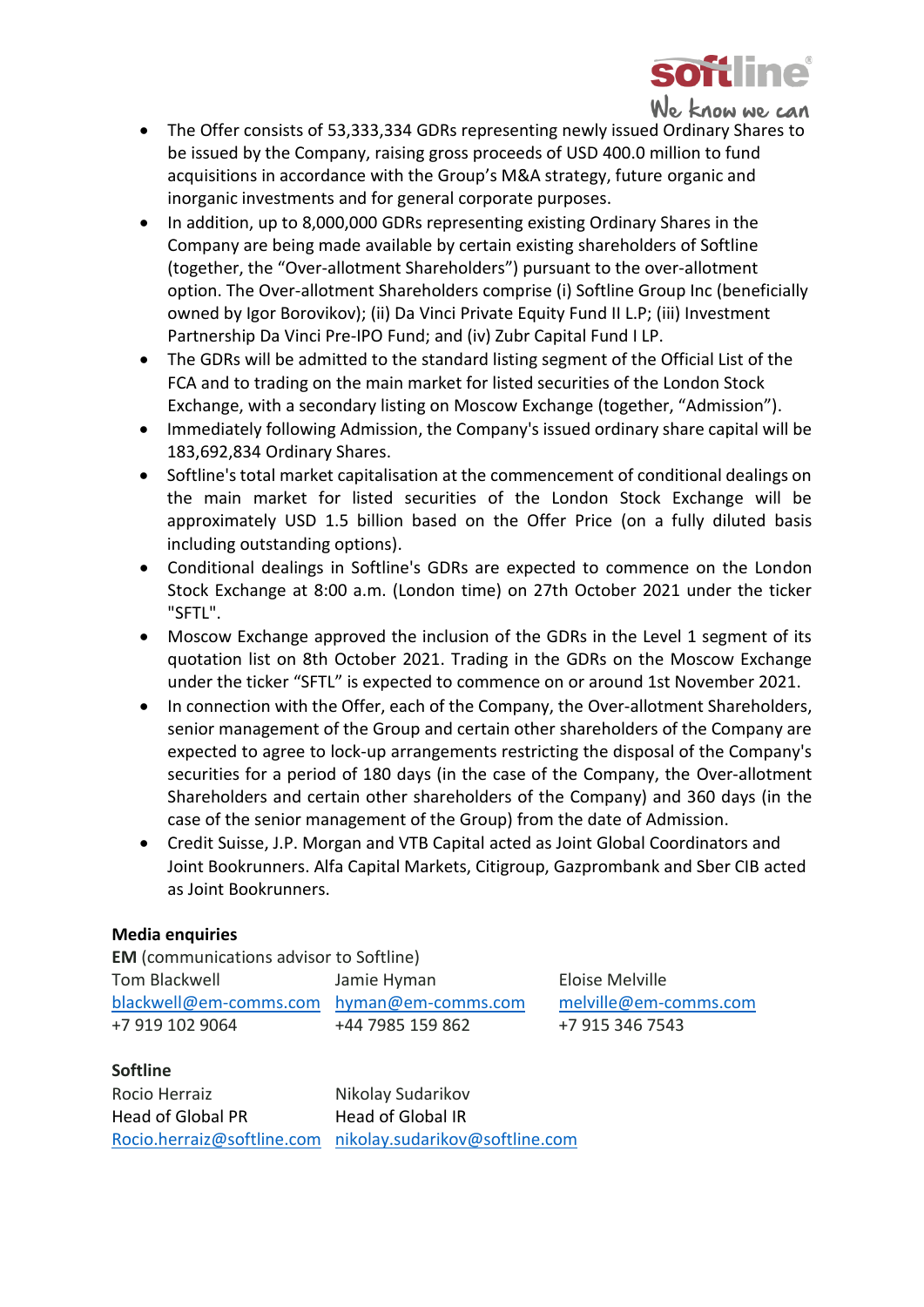

#### **Important legal information**

The information contained in this announcement is for background purposes only and does not purport to be full or complete. No reliance may be placed by any person for any purpose on the information contained in this announcement or its accuracy, fairness or completeness.

**These materials are not an offer to sell, or a solicitation of an offer to purchase, securities in the United States, Canada, Australia, South Africa or Japan or in any other jurisdiction in which such offer or solicitation is not authorised or to any person to whom it is unlawful to make such offer or solicitation. The securities to which these materials relate have not been and will not be registered under the US Securities Act of 1933, as amended (the "Securities Act"), and may not be offered or sold in the United States except pursuant to an exemption from, or in a transaction not subject to, the registration requirements of the Securities Act. There will be no public offering of the securities in the United States.**

**In the United Kingdom, this announcement is only being distributed to and is directed at "qualified investors" within the meaning of Article 2(e) of Regulation (EU) 2017/1129, as it forms part of domestic law in the United Kingdom by virtue of the European Union (Withdrawal) Act 2018, (a) having professional experience in matters relating to investments falling within Article 19(5) of the Financial Services and Markets Act (Financial Promotion) Order 2005, as amended (the "Order"); (b) who are high net worth entities described in Article 49(2)(a) to (d) of the Order; or (c) other persons to whom they may lawfully be communicated (all such persons together being referred to as "Relevant Persons"). Any investment or investment activity to which this announcement relates will only be available to and will only be engaged in with Relevant Persons. Any person who is not a Relevant Person should not act or rely on this announcement or any of its contents.**

**In any member state of the European Economic Area, this communication is only addressed to and is only directed at qualified investors in such member state within the meaning of the Prospectus Regulation EU 2017/1129 (the "Prospectus Regulation"), and no person that is not a qualified investor may act or rely on this communication or any of its contents.**

**This press release and the information herein are not an advertisement of securities in the Russian Federation, and are not an offer, or an invitation to make offers, to purchase, sell, exchange or transfer any securities in the Russian Federation or to or for the benefit of any Russian person or entity. This press release and the information herein are not intended for any persons in the Russian Federation who are not "qualified investors" within the meaning of Article 51.2 of the Federal Law no. 39-FZ "On the Securities Market" dated 22 April 1996, as amended (the "Russian QIs") and must not be distributed or circulated into Russia or made available in Russia to any persons who are not Russian QIs, unless and to the extent they are otherwise permitted to access such information under Russian law.**

This announcement may include statements that are, or may be deemed to be, "forward-looking statements". These forward-looking statements may be identified by the use of forward-looking terminology, including the terms "believes", "estimates", "plans", "projects", "anticipates", "expects", "intends", "may", "will" or "should" or, in each case, their negative or other variations or comparable terminology, or by discussions of strategy, plans, objectives, goals, future events or intentions. Forward-looking statements may and often do differ materially from actual results. Any forward looking statements reflect the Company's current view with respect to future events and are subject to risks relating to future events and other risks, uncertainties and assumptions relating to the Company's business, results of operations, financial position, liquidity, prospects, growth and strategies. Forward-looking statements speak only as of the date they are made.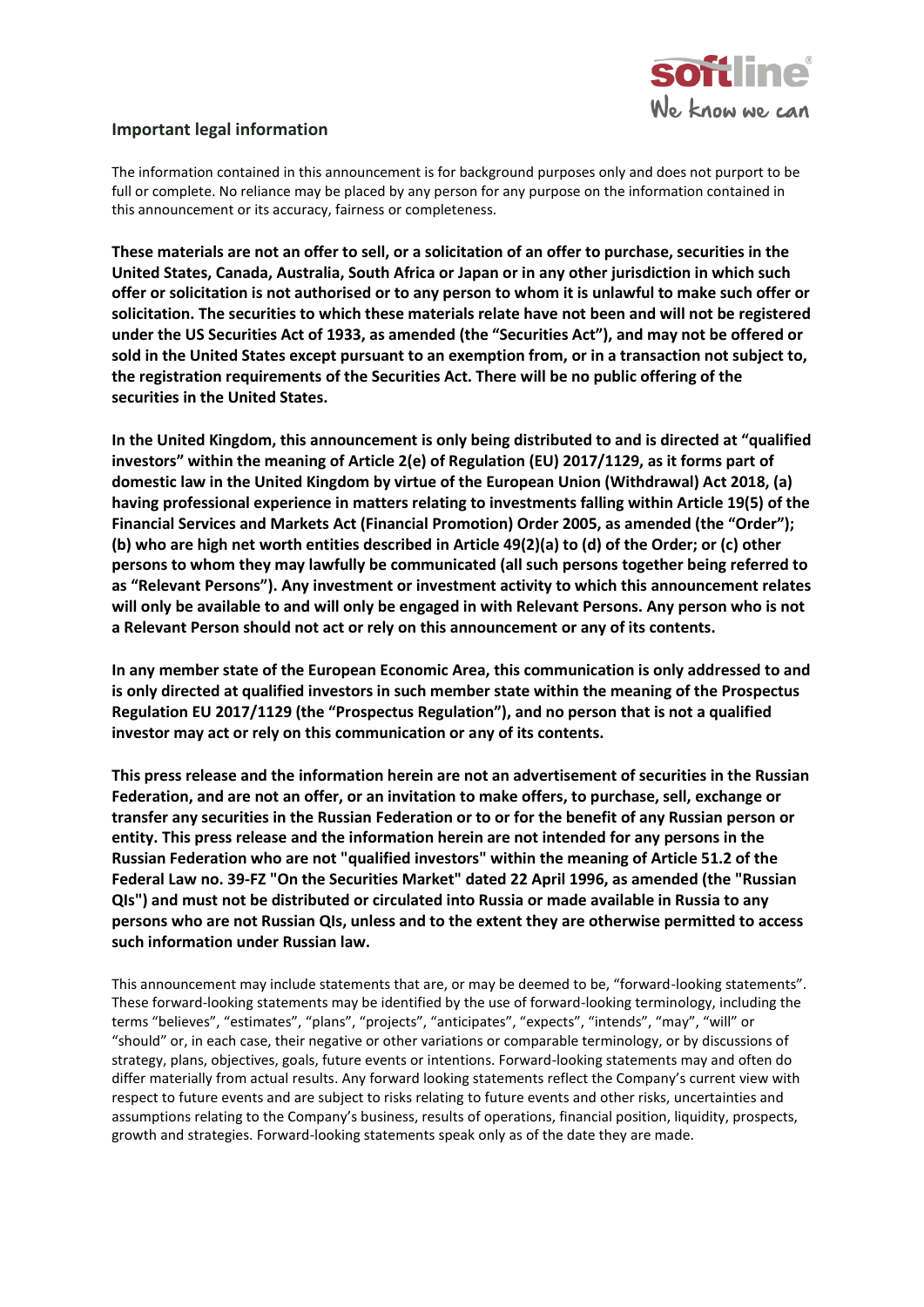

Each of the Company, Credit Suisse Bank (Europe) S.A. ("Credit Suisse"), J.P. Morgan AG ("J.P. Morgan"), VTB Capital plc ("VTB"), Alfa Capital Markets Ltd ("Alfa"), Bank GPB International S.A. ("Gazprombank"), Citigroup Global Markets Limited ("Citi") and JSC "Sberbank CIB" ("Sber") (together the "Banks"), the Over-allotment Shareholders and their respective affiliates as defined under Rule 501(b) of Regulation D of the Securities Act ("affiliates"), expressly disclaims any obligation or undertaking to update, review or revise any forward looking statement contained in this announcement whether as a result of new information, future developments or otherwise, and the distribution of this announcement shall not be deemed to be any form of commitment on the part of the Over-allotment Shareholders to proceed with the Offer or any transaction or arrangement referred to therein.

Any purchase of any securities in the Offer should be made solely on the basis of information contained in the Prospectus which may be issued by the Company in connection with the Offer. The information in this announcement is subject to change. Before purchasing any securities in the Offer, persons viewing this announcement should ensure that they fully understand and accept the risks which will be set out in the Prospectus if published. No reliance may be placed for any purpose on the information contained in this announcement or its accuracy or completeness. Neither this announcement, nor anything contained or referred to herein, shall form the basis of or constitute any offer or invitation to sell or issue, or any solicitation of any offer to purchase any securities nor shall it (or any part of it) or the fact of its distribution, form the basis of, or be relied on in connection with, any contract therefor.

The Company may decide not to go ahead with the IPO and there is therefore no guarantee that Admission will occur. You should not base your financial decision on this announcement. Acquiring investments to which this announcement relates may expose an investor to a significant risk of losing all of the amount invested.

Persons considering making investments should consult an authorised person specialising in advising on such investments. Neither this announcement, nor anything contained or referred to herein, constitutes a recommendation concerning the Offer. The value of securities can decrease as well as increase. Potential investors should consult a professional advisor as to the suitability of the Offer for the person concerned.

None of the Banks, the Over-allotment Shareholders or any of their respective affiliates or any of their or their affiliates' directors, officers, employees, advisers or agents accepts any responsibility or liability whatsoever for/or makes any representation or warranty, express or implied, as to the truth, accuracy or completeness of the information in this announcement (or whether any information has been omitted from the announcement) or any other information relating to the Company, its subsidiaries or associated companies, whether written, oral or in a visual or electronic form, and howsoever transmitted or made available or for any loss howsoever arising from any use of the announcement or its contents or otherwise arising in connection therewith. Accordingly, each of the Banks, the Over-allotment Shareholders, and any of their respective affiliates and any of their or their affiliates' directors, officers, employees, advisers or agents expressly disclaims, to the fullest extent possible, any and all liability whatsoever for any loss howsoever arising from, or in reliance upon, the whole or any part of the contents of this announcement, whether in tort, contract or otherwise which they might otherwise have in respect of this announcement or its contents or otherwise arising in connection therewith.

Each of the Banks is acting exclusively for the Company and no-one else in connection with the Offer. They will not regard any other person as their respective clients in relation to the Offer and will not be responsible to anyone other than the Company for providing the protections afforded to their respective clients, nor for providing advice in relation to the Offer, the contents of this announcement or any transaction, arrangement or other matter referred to herein. Each of the Banks is authorised by the Prudential Regulation Authority and regulated by the Prudential Regulation Authority and the Financial Conduct Authority in the United Kingdom.

In connection with the Offer, each of the Banks and any of their respective affiliates, may take up a portion of the GDRs as a principal position and in that capacity may retain, purchase, sell, offer to sell or otherwise deal for their own accounts in such GDRs and other securities of the Company or related investments in connection with the Offer or otherwise. Accordingly, references in the Prospectus, once published, to the GDRs being issued, offered, subscribed, acquired, placed or otherwise dealt in should be read as including any issue or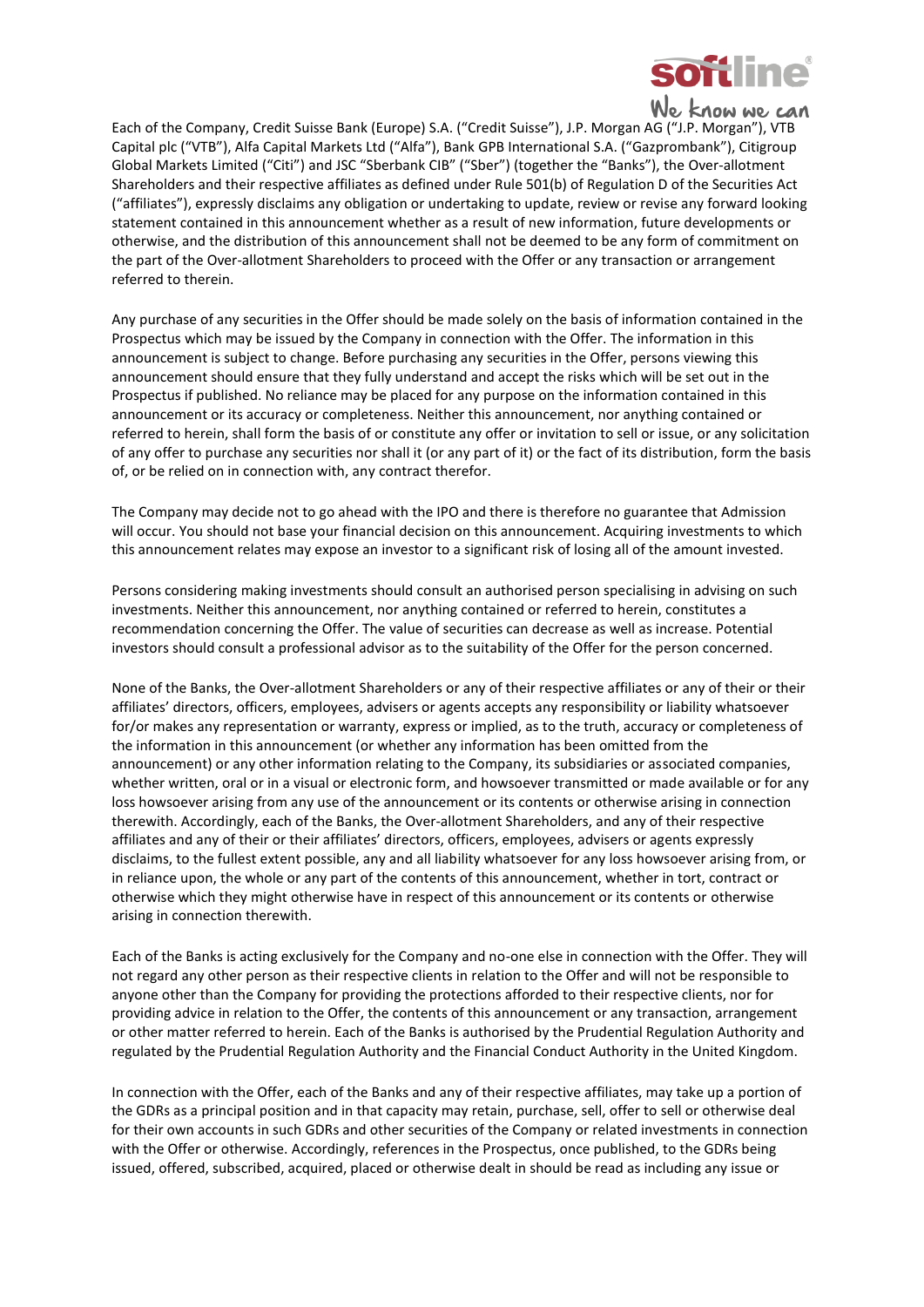

**We know we can**<br>offer to, or subscription, acquisition, placing or dealing by the Banks and any of their respective affiliates acting in such capacity. In addition, each of the Banks and any of their respective affiliates may enter into financing arrangements (including swaps or contracts for differences) with investors in connection with which they may from time to time acquire, hold or dispose of GDRs. None of Banks nor any of their respective affiliates intend to disclose the extent of any such investment or transactions otherwise than in accordance with any legal or regulatory obligations to do so.

In connection with the Offer, Credit Suisse, as stabilisation manager, or any of its agents, may (but will be under no obligation to), to the extent permitted by applicable law, over-allot GDRs or effect other transactions with a view to supporting the market price of the GDRs at a level higher than that which might otherwise prevail in the open market. Credit Suisse is not required to enter into such transactions and such transactions may be effected on any stock market, over-the-counter market, stock exchange or otherwise and may be undertaken at any time during the period commencing on the date of commencement of conditional dealings of the GDRs on the London Stock Exchange and ending no later than 30 calendar days thereafter. However, there will be no obligation on Credit Suisse or any of its agents to effect stabilising transactions and there is no assurance that stabilising transactions will be undertaken. Such stabilising measures, if commenced, may be discontinued at any time without prior notice. In no event will measures be taken to stabilise the market price of the GDRs above the Offer Price. Save as required by law or regulation, neither Credit Suisse nor any of its agents intends to disclose the extent of any over-allotments made and/or stabilisation transactions conducted in relation to the Offer.

In connection with the Offer, Credit Suisse, as stabilisation manager, may, for stabilisation purposes, over-allot GDRs up to a maximum of 15% of the total number of GDRs comprised in the Offer. For the purposes of allowing it to cover short positions resulting from any such over-allotments and/or from sales of GDRs effected by it during the stabilisation period, Credit Suisse will enter into over-allotment arrangements with certain existing shareholders pursuant to which Credit Suisse may purchase or procure purchasers for additional GDRs up to a maximum of 15% of the total number of GDRs comprised in the Offer (the "Over-Allotment GDRs") at the Offer Price. The over-allotment arrangements will be exercisable in whole or in part, upon notice by Credit Suisse, at any time on or before the 30th calendar day after the commencement of conditional trading of the GDRs on the London Stock Exchange. Any Over-Allotment GDRs made available pursuant to the over-allotment arrangements, including for all dividends and other distributions declared, made or paid on the GDRs, will be purchased on the same terms and conditions as the GDRs being issued or sold in the Offer.

Solely for the purposes of the product governance requirements contained within: (a) Regulation (EU) 600/2014 as it forms part of domestic law in the United Kingdom by virtue of the EUWA ("U.K. MiFIR"); and (b) the FCA Handbook Product Intervention and Product Governance Sourcebook, (together, the "U.K. MiFIR Product Governance Rules"), and disclaiming all and any liability, whether arising in tort, contract or otherwise, which any "manufacturer" (for the purposes of U.K. MiFIR) may otherwise have with respect thereto, the GDRs have been subject to a product approval process, which has determined that the GDRs are: (i) compatible with an end target market of retail investors and investors who meet the criteria of eligible counterparties, as defined in the FCA Handbook Conduct of Business Sourcebook, and professional clients, as defined in U.K. MiFIR; and (ii) eligible for distribution through all distribution channels as are permitted by U.K. MiFIR (the "U.K. Target Market Assessment"). Notwithstanding the U.K. Target Market Assessment, distributors should note that: the price of the GDRs may decline and investors could lose all or part of their investment; the GDRs offer no guaranteed income and no capital protection; and an investment in the GDRs is compatible only with investors who do not need a guaranteed income or capital protection, who (either alone or in conjunction with an appropriate financial or other adviser) are capable of evaluating the merits and risks of such an investment and who have sufficient resources to be able to bear any losses that may result therefrom. The U.K. Target Market Assessment is without prejudice to the requirements of any contractual, legal or regulatory selling restrictions in relation to the Offer. Furthermore, it is noted that, notwithstanding the U.K. Target Market Assessment, the Banks will only procure investors who meet the criteria of professional clients and eligible counterparties for the purposes of the U.K. MiFIR Product Governance Rules.

For the avoidance of doubt, the U.K. Target Market Assessment does not constitute: (a) an assessment of suitability or appropriateness for the purposes of the U.K. MiFIR Product Governance Rules; or (b) a